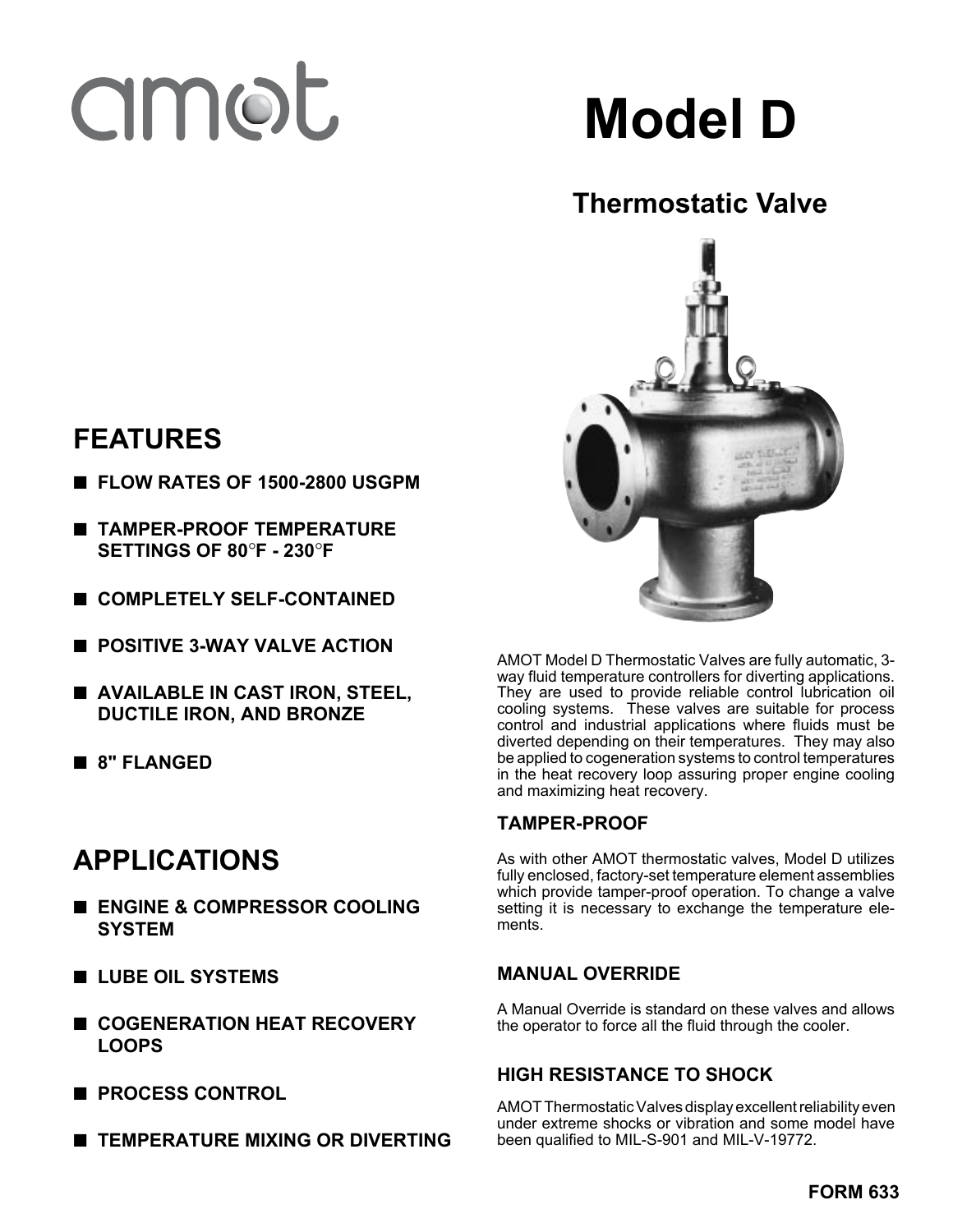#### **OPERATION**

The valve is supplied with the temperature element assemblies factory-set to the nominal temperature setting. Temperature is sensed at Port A which remains open to Port B (bypass) until the fluid temperature reaches a point  $8 - 10^{\circ}F$ below the nominal setting. As the temperature continues to rise, the sliding valve moves to close off Port B and open Port C (connected to the cooler or heat exchanger.) Port B is fully closed 8 - 10°F above the nominal setting. The valve continually modulates the fluid flow to maintain the nominal temperature. For optimum control, the system should be sized so about 1/2 the total fluid flow is passing through the cooler at full load.

For long life, AMOT Model D valves should not be exposed to continuous temperatures exceeding 40°F above their nominal temperature setting. For occasional short periods (1/2 hour or less), they can be exposed to temperatures of 60°F above their nominal temperature setting.

To operate the Manual Override and force all of the fluid to flow through the cooler, remove Cap (33) and loosen Locknut (34). Turn the shaft clockwise to its limit. To return thevalve to its automatic mode, turn the shaft counterclockwise to its limit. Tighten the Locknut and replace the Cap.





CONTROLLED TEMPERATURE INLET

#### **SPECIFICATIONS**

Internal Trim Materials .............. Stainless Steel & Bronze Standard Seal Material..........................................Buna N Max. Allowable Pressure Drop Across Valve .. 20 psi (140 kPa) Valve Pressure Rating

|            | 8DOCF, 8DODF 150 psi (1034 kPa)<br>8DOSJ  230 psi (1585 kPa) |
|------------|--------------------------------------------------------------|
| Net Weight | 8DOCF, 8DODF 550 lbs (250 kg)<br>8DOSJ  575 lbs (260 kg)     |

#### **INSTALLATION**

AMOT Model D Thermostatic Valves should be installed in the vertical position if possible to allow the use of mechanical lifting devices when removing the element assembly (approximately 125 lbs.). The valve may also be installed upside-down if required. In all cases, it is imperative that an adequate vent line (1/2" minimum) be used to prevent air binding.

Since the valve weighs about 500 pounds, provision must be made for its proper support in the system. If must not be used to support long and heavy lengths of pipe nor used to draw up lengths of pipe which have been fabricated too short since flange breakage may result.

For piping diagrams regarding specific applications, refer to Form 913, AMOT Thermostatic Valves General Information. Model D Valves are designed for diverting applications and may not provide adequate temperature control if used as mixing valves.



NOTE 1: DIMENSION INCLUDES FLANGE RAISED FACES ON TABLE D CODE J FLANGE.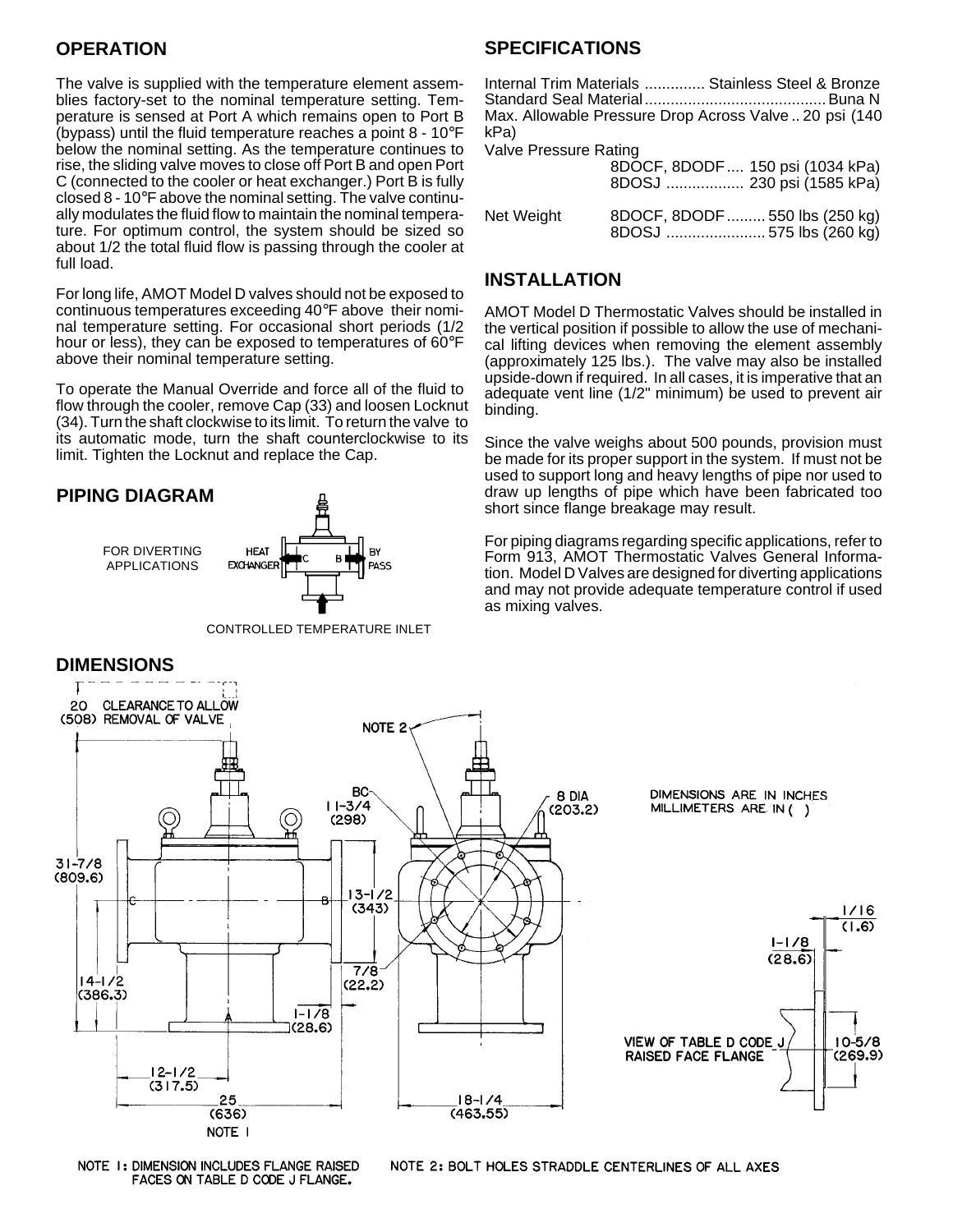## **SELECTIONS**

AMOT Thermostatic Valves are selected by the anticipated flow rate through the valve. Refer to Fig. 1. Pressure drop across the valve is usually limited to approximately 2 psi to 7 psi to maintain good temperature regulation.

Versions available from USA factory:

| l Cast Iron | Steel | Ductile Iron | <b>Bronze</b> |
|-------------|-------|--------------|---------------|
| 8DOCF       | 8DOSJ | 8DODF        | 8DOBF         |

Models 8DOCF, 8DODF, and 8DOBF have ANSI 125 lb. Class compatible flat face flanges.

Model 8DOSJ has ANSI 150 lb. Class compatible raised face flanges.



Recommended pressure drop is 2 to 7 psi.

| <b>MODEL CODE SYSTEM</b>                                                         |                                                                                                                                                                        |                                                                                              |                                                                    |                                                                                              |                                                                                                                                                                                                                           |  |  |  |
|----------------------------------------------------------------------------------|------------------------------------------------------------------------------------------------------------------------------------------------------------------------|----------------------------------------------------------------------------------------------|--------------------------------------------------------------------|----------------------------------------------------------------------------------------------|---------------------------------------------------------------------------------------------------------------------------------------------------------------------------------------------------------------------------|--|--|--|
| 8                                                                                | <b>160</b><br><b>DO</b><br>01<br>$\overline{c}$<br>Special Requirements, (MTO) Made-To-Order<br>Element Assembly Type, See Table F<br>Temperature Setting, See Table E |                                                                                              |                                                                    |                                                                                              |                                                                                                                                                                                                                           |  |  |  |
| <b>TABLE A</b><br><b>Valve Size</b><br>Inches (mm)                               | <b>TABLE B</b><br><b>Valve Type</b><br>Code No.                                                                                                                        |                                                                                              | <b>TABLE C</b><br><b>Body Material</b><br><b>Code No. Material</b> | TABLE D*<br><b>Connections</b><br>Code No.<br><b>Type</b>                                    |                                                                                                                                                                                                                           |  |  |  |
| (200)<br>8                                                                       |                                                                                                                                                                        | DO.<br>Standard<br>override                                                                  | includes manual                                                    | C<br>Cast Iron<br>(standard)<br>S<br><b>Steel</b><br>B<br><b>Bronze</b><br>D<br>Ductile Iron | F<br>ANSI B16.1 (125 lb. Class) "FF Flange"<br>ANSI B16.5 (150 lb. Class) "RF Flange"<br>J<br>G<br><b>Undrilled Flange</b><br>N<br>Navy Flange per MIL-F-2004 (Special Order)<br><b>CONTACT FACTORY FOR OTHER FLANGES</b> |  |  |  |
| <b>Temperature Setting</b><br>Code<br>No.                                        | <b>TABLE E</b><br>$\mathsf{P}$                                                                                                                                         | <b>Nominal Temp</b><br>$(^{\circ}C)$                                                         | Code No.                                                           | <b>TABLE F</b><br><b>Element Assembly Type</b><br><b>Type</b>                                | <b>NOTE:</b> Letters or numbers in the MTO space,<br>other than nothing, A1 or AA, indicate the unit is<br>built to special requirements and some of the other<br>code numbers may not be valid. Check with the           |  |  |  |
| 080<br>097<br>110<br>120<br>130<br>140<br>150<br>160<br>165<br>170<br>175<br>180 | 80<br>97<br>110<br>120<br>130<br>140<br>150<br>160<br>165<br>170<br>175<br>180                                                                                         | (27)<br>(36)<br>(43)<br>(49)<br>(54)<br>(60)<br>(66)<br>(71)<br>(74)<br>(77)<br>(79)<br>(82) | 01<br>02                                                           | 5832X<br>Standard<br>5832P<br>Plated with<br>Viton seals                                     | factory for full specification of such models.                                                                                                                                                                            |  |  |  |
| 190<br>205<br>230                                                                | 190<br>205<br>230                                                                                                                                                      | (88)<br>(96)<br>(110)                                                                        |                                                                    | * = Available from AMOT UK Only<br><b>Indicates Non-Standard, Special Charge</b>             |                                                                                                                                                                                                                           |  |  |  |